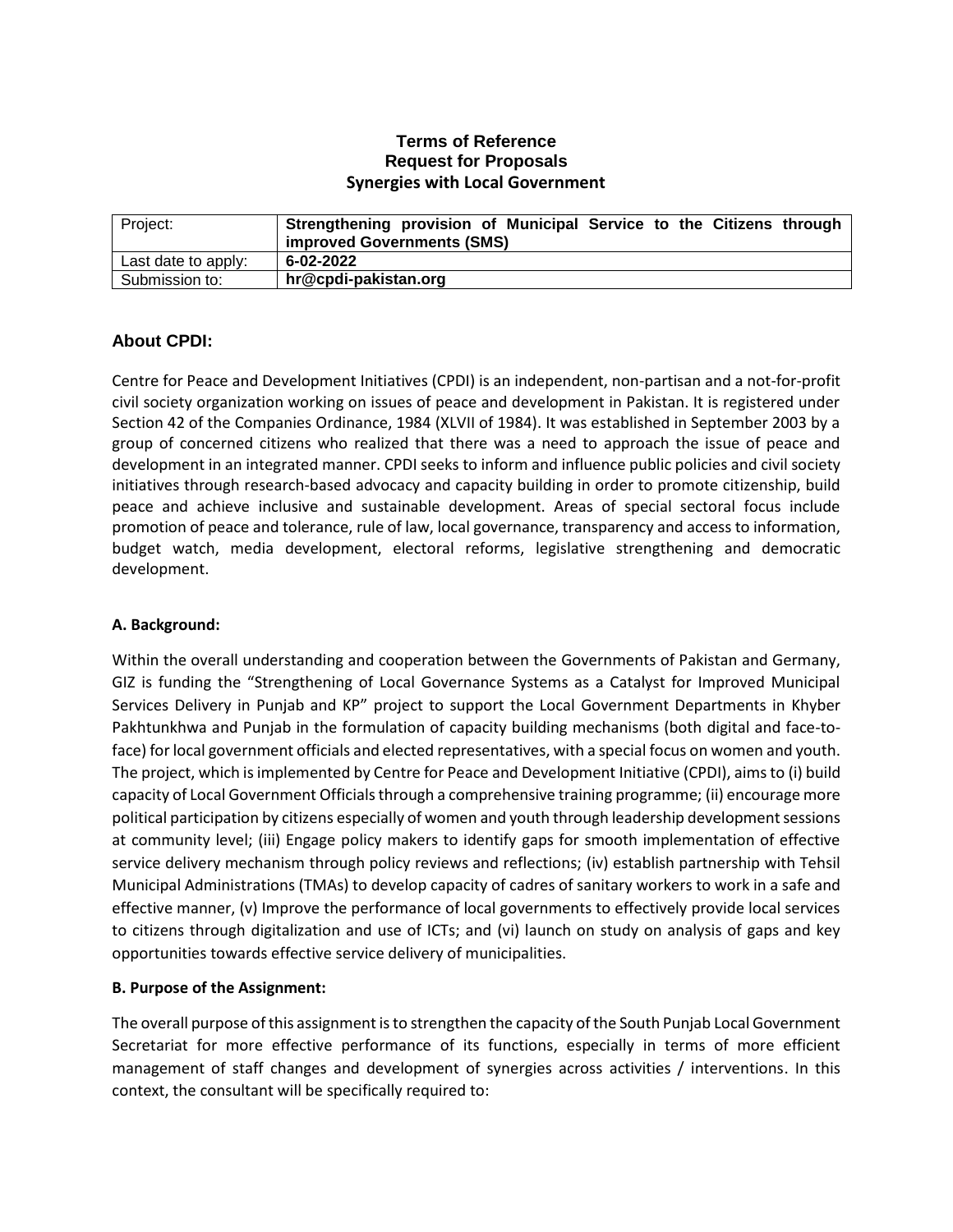- Assess existing capacities, coordination mechanisms and synergies across activities/ interventions, and develop a report on capacity development needs of the South Punjab Local Government Secretariat;
- Develop proper coordination, synergy development and on-boarding mechanism in order to ensure that frequent transfers and postings of key decision-making officers in the Punjab LG&CDD do not adversely affect performance; and

## **C**. **Tasks:**

The consultant will:

- Conduct initial meetings with CPDI team, and relevant officers of LG&CD department and attached organizations in Lahore, Multan and Bahawalpur.
- Develop tools and a plan for development of capacity needs assessment of the South Punjab Secretariat and other documents for this assignment.
- Carry out in-depth analysis of relevant aspects of the LG system, especially in relation to the roles of various offices like the Secretary (Lahore), Directorate General LG&CDD, Secretary and Deputy Secretary (South Punjab secretariat), Punjab Intermediate Cities Improvement Investment Programme (PICIIP), DG (I&M), and Director, Punjab Local Government Academy, Lalamusa.
- Conduct capacity need assessment of South Punjab LG Secretariat for smooth implementation of PLGO-2021, based on the approved tools and the plan, involving field meetings and interviews with official and non-official stakeholders in the provincial/ South Punjab secretariat and other offices, including in districts/ local governments, as required.
- Closely liaise with relevant focal persons and officers for regular coordination, input/ feedback and to ensure that relevant expectations are appropriately managed or met in the course of drafting and finalizing the guidelines on improved coordination, capacity needs assessment, onboarding mechanism and the training manual.
- Draft a capacity needs assessment report, which provides analysis of existing capacities, coordination mechanisms, adverse impacts of frequent transfers and challenges in developing synergies and gaps; and then precisely identify the capacity building needs and the priorities for smooth implementation of the PLGO 2021 in South Punjab.
- Draft a mechanism with clear guidelines for improved coordination and synergies across activities/ interventions, programs and offices/ organizations.
- Draft protocols/ guidelines for leaving charge and on-boarding in view of frequent transfers/ postings in order to ensure that transitions happen in a smooth manner.
- Submit to CPDI the documents after approval by the Punjab LG&CC Department.

# **E. Key Deliverables:**

Consultant will be responsible for following key deliverables;

- Inception report (minutes of consultations will be annexed with inception report).
- Capacity need assessment report for Southern Punjab LG Secretariat.
- Guidelines for improved coordination and synergies across activities/ interventions, programs and offices/ organizations.